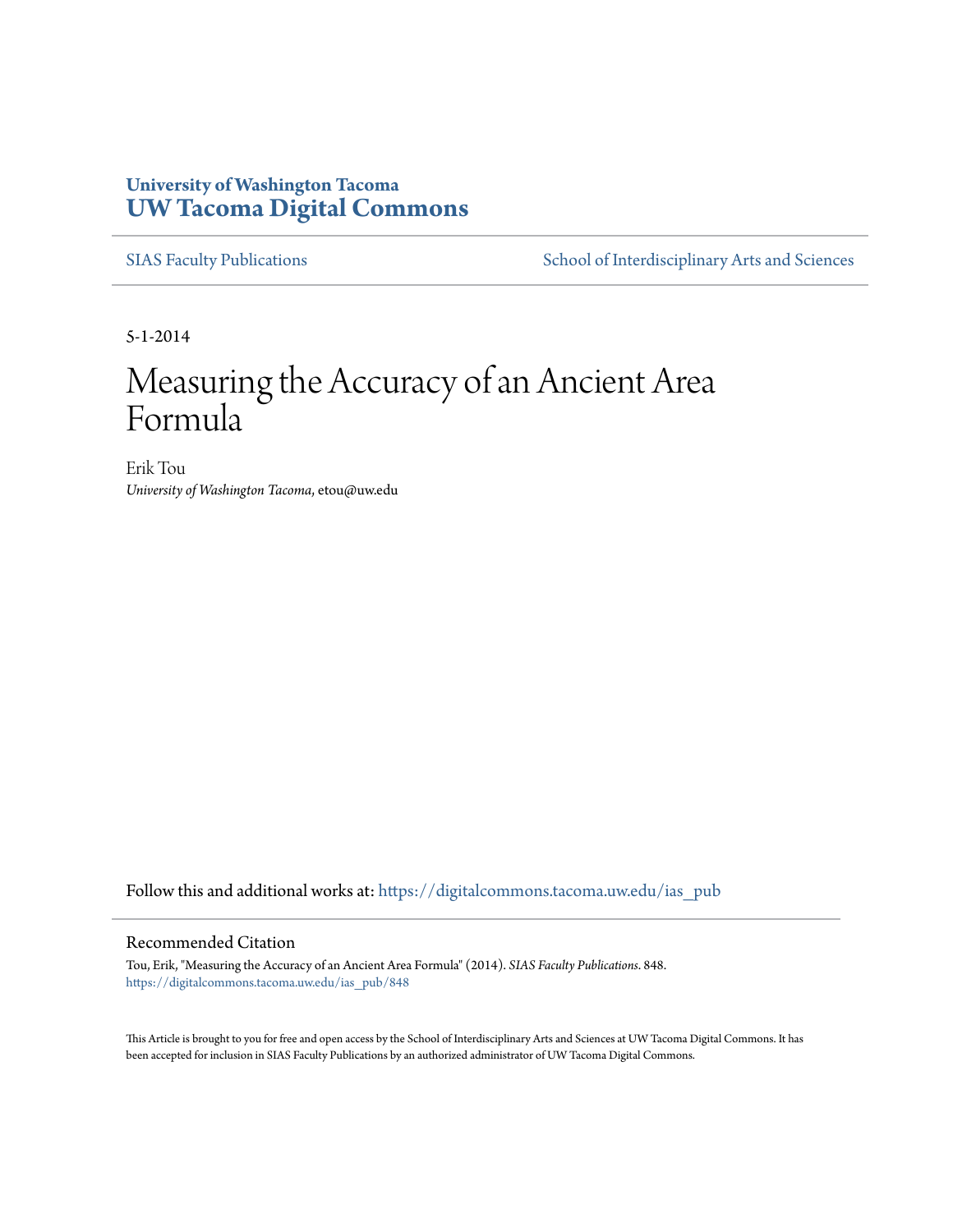# Measuring the Accuracy of an Ancient Area Formula

(This work appeared in Mathematical Spectrum 46 (2014), no. 3, pp. 107-116. The published version may be found at <http://ms.appliedprobability.org/>)

#### Abstract

In the ancient world, geometers were concerned primarily with mensuration (the practice of accurate measurement), with the most obvious applications being in construction and surveying. One well-known formula from this time (appearing most famously in the Temple of Horus in Egypt, c. 237-57 BCE) purports to give the area of a general quadrilateral by averaging the lengths of opposite pairs of sides and then multiplying the averages. While this formula is erroneous, it produces highly accurate results when the quadrilateral is nearly rectangular. We examine the relative accuracy of this area formula, including: (1) different methods of finding the exact area, (2) how to find the interior angle that minimizes the error of the formula, and (3) how significantly the error varies as the interior angle varies from the ideal. In the end, these observations lead to an improved version of the formula that relies only on the side-lengths of a quadrilateral.

#### 1 Introduction

Imagine yourself living in ancient Egypt, about 2,000 years ago. You are a surveyor, and one of your tasks is to measure the size of the various farm fields in the area, so that the local authorities can tax the farmers. All of the fields under your jurisdiction are quadrilaterals; many are very nearly rectangular, but some of them have a skewed shape. How do you complete this task? Also, assuming your measurements are accurate, what data do you need to find the exact area of a field?

This scenario is an example of mensuration: the practice of accurate measurement. Over time, builders and surveyors in the ancient world developed a collection of mathematical formulas to expedite the calculation process. These formulas were not justified by rigorous proof, but rather by experience. If a formula provided a measure of area or volume that was indistinguishable from the true value, then it was considered correct.

First, let us consider some of the background on the problem. Since the sources here are scarce, archaeologists and historians have based their conclusions on a handful of well-known sources. One novel source of information is the Temple of Horus in Edfu, Egypt, whose inscriptions were first published in the West by Lepsius [\[5,](#page-11-0) p. 75 ff.] in  $1855<sup>1</sup>$  $1855<sup>1</sup>$  At the dedication of the temple, several tracts of land were dedicated to Horus and donated to the temple; both the dimensions and area of each field are given in the temple inscriptions. As recorded by Thomas Heath in his landmark text A History of Greek Mathematics [\[2,](#page-11-1) p. 124],

<span id="page-1-0"></span><sup>&</sup>lt;sup>1</sup>An impressive collection of information on the temple has been complied and made available online by the Edfu Project: http://www.edfu-projekt.gwdg.de/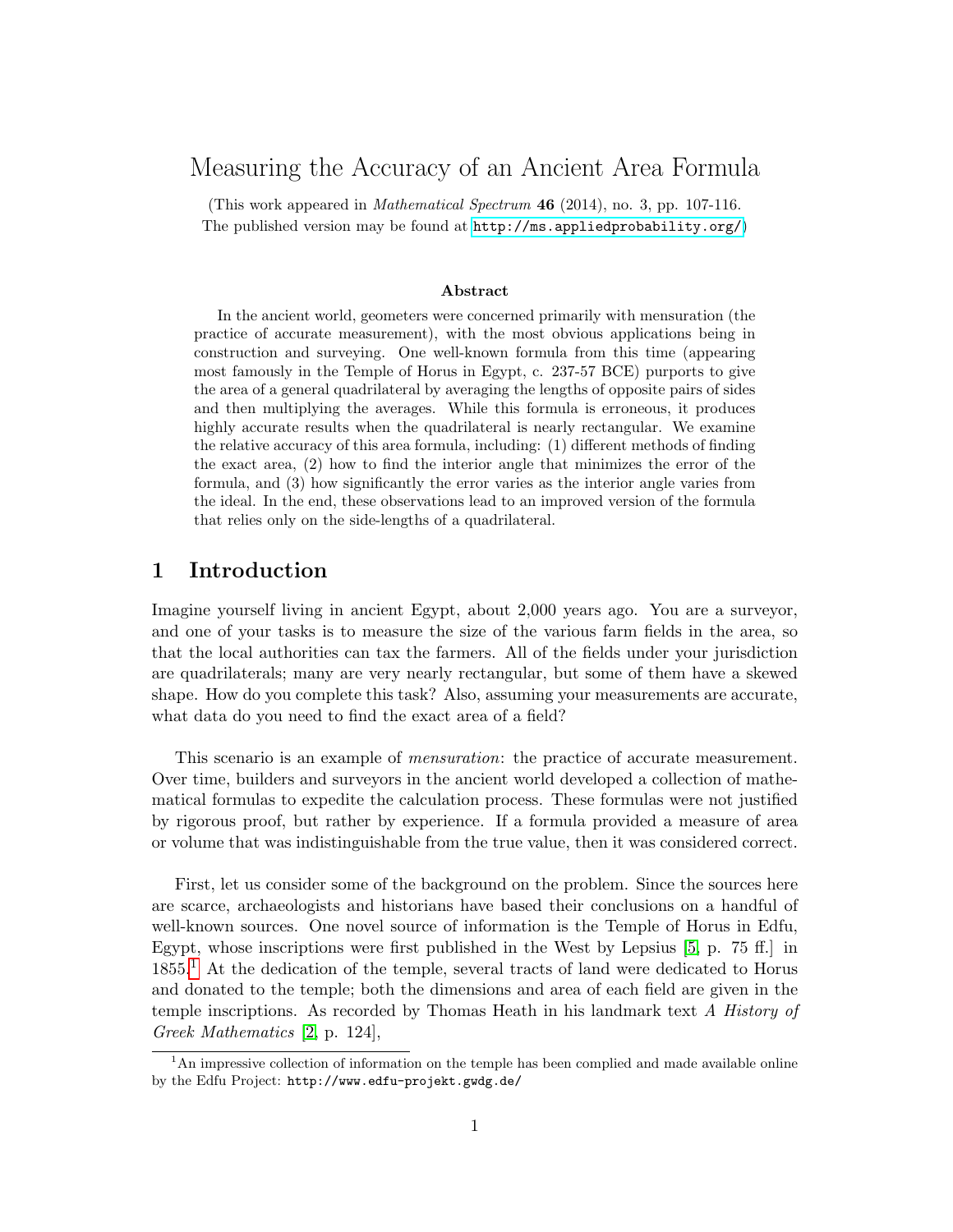From so much of these inscriptions as were published by Lepsius we gather that  $\frac{1}{2}(a+c)\cdot\frac{1}{2}$  $\frac{1}{2}(b+d)$  was a formula for the area of a quadrilateral the sides of which are in order  $a, b, c, d$ .

In other words: average the lengths of opposite pairs of sides and then multiply the averages. (We call this formula the Surveyor's Formula, in keeping with Gupta [\[1\]](#page-11-2).) This formula appears in many different cultures over the course of many centuries, so it is not unique to the Egyptians (see Gupta [\[1\]](#page-11-2) for a comprehensive listing of appearances of the Surveyor's Formula).

In a sense, the Surveyor's Formula "forces" the quadrilateral to be a rectangle with side-lengths of  $\frac{a+c}{2}$  and  $\frac{b+d}{2}$ , and then calculates the area of the rectangle (see Figure 1).



Figure 1. The "forcing" of a quadrilateral into a rectangular shape.

However, it is easy to see that this formula is incorrect. For example, choose any nonrectangular parallelogram and you will find the formula overestimates its area. This observation is nothing new: as Heath noted, "It is remarkable enough that the use of a formula so inaccurate should have lasted till 200 years after Euclid had lived and taught in Egypt" [\[2,](#page-11-1) p. 124]. Furthermore, it is known that this formula will never underestimate the true area of the quadrilateral (see Gupta [\[1,](#page-11-2) p. 55] or Pottage [\[6,](#page-11-3) p. 302] for a proof of this fact).

But let us return to your task as an ancient Egyptian surveyor. Your goal is to use a formula that is both accurate (as far as you are able to tell) and effective (it is quick and easy to use) for the farm fields under your jurisdiction. Our goal in this article is to assess the relative accuracy of one such formula—the Surveyor's Formula. After reviewing the various formulae for calculating the exact area of a quadrilateral, we use numerical methods to determine the relative error of Surveyor's Formula. Then, we use these methods to analyze some specific examples, two of which are themselves taken from the Temple of Horus. Lastly, we generate some more comprehensive data that point toward a more accurate formula.

#### 2 Orienting the Quadrilateral

As a surveyor, your task is relatively simple: first choose a corner of the field, and then walk around the perimeter while making note of the side-lengths. Geometrically, this is equivalent to choosing a corner (one of A, B, C, or D) and an *orientation* (clockwise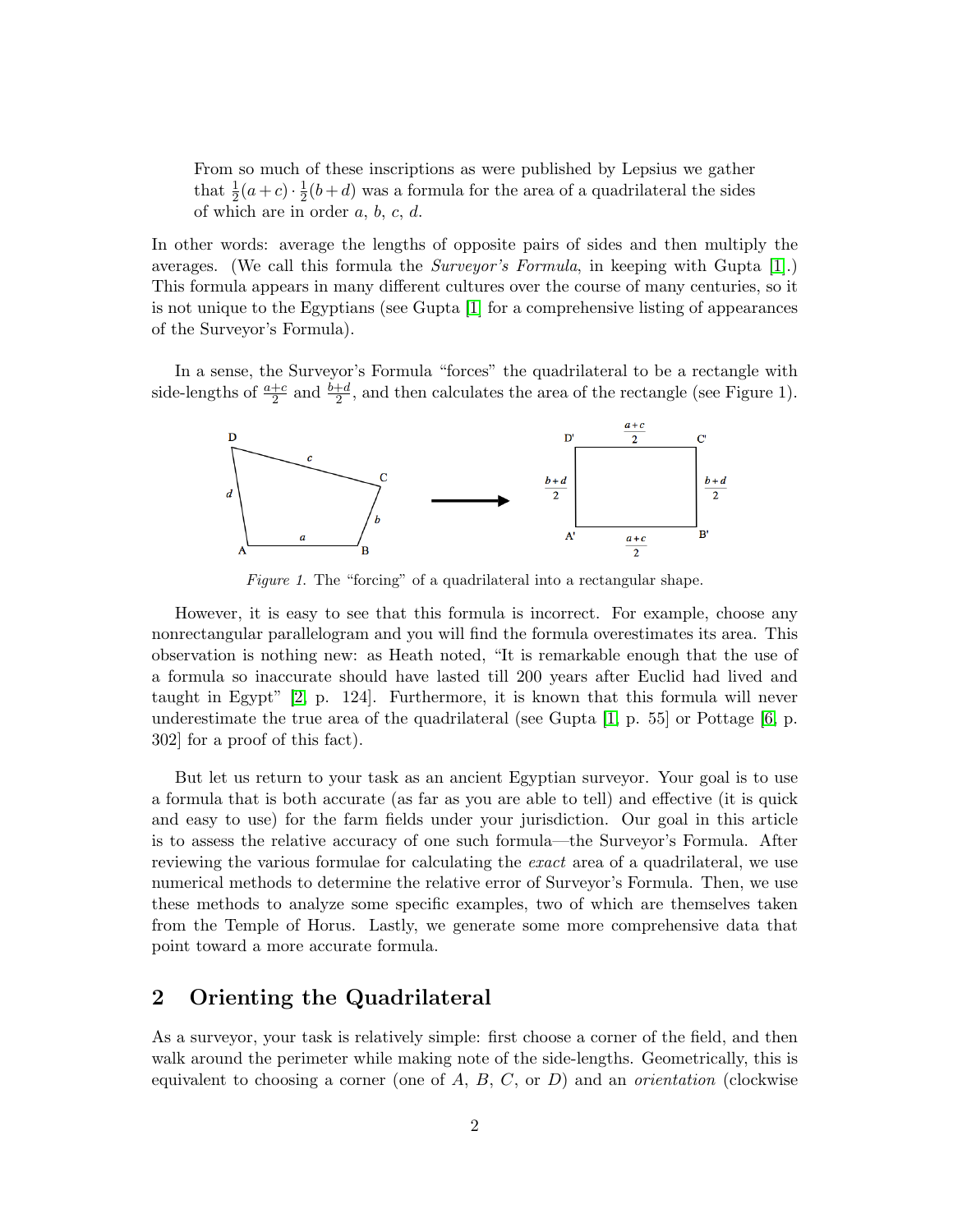or counterclockwise). With this in mind, a generic quadrilateral ABCD will be labeled counterclockwise so that AB (taken to be the base) has length a, BC has length b, CD has length c, and DA has length d; this is implicit in Figure 1.

For you, this information is quite enough: once the side-lengths are known, you can apply the averaging technique of the Surveyor's Formula and report the result to your supervisors. However, the side-lengths alone are not sufficient to produce a well-defined figure: one may change the interior angles of a quadrilateral while leaving the sidelengths fixed. Thus, any exact calculation of area requires at least one more piece of information. Typically, there are two ways to do this: the first is to take the measure of one interior angle, while the other is to take the average of a pair of opposite interior angles.

While we will decline to use the angle-averaging method in the end, it will aid in our analysis of the single-area formula, so let us first examine the formula that it produces. To do this, first relabel the angles  $\angle B$  and  $\angle D$  as  $\theta$  and  $\varphi$ , respectively.



Figure 2. A quadrilateral with all vertices and sides labeled, along with two opposite angles.

Letting  $\psi = \frac{1}{2}$  $\frac{1}{2}(\theta + \varphi)$ , the formula for the exact area is

<span id="page-3-0"></span>Area = 
$$
\sqrt{(s-a)(s-b)(s-c)(s-d) - abcd \cos^2 \psi}
$$
, (1)

where  $s=\frac{1}{2}$  $\frac{1}{2}(a+b+c+d)$  is the semiperimeter (see Gupta [\[1,](#page-11-2) p. 53]). It's easy to see that the area is maximized when  $\psi$  is a right angle, so that cos  $\psi = 0$ . In this case, the formula is identical to Brahmagupta's formula (see Kichenassamy [\[3,](#page-11-4) p. 29] or Kusuba [\[4,](#page-11-5) p. 52]) for the area of a cyclic quadrilateral.

While this formula is elegant, and its maximum value is easily calculated, it is not the most practical way to calculate the area. From your perspective as a surveyor, it would be simpler to take the measure of a single interior angle. However, even this task is ambiguous: any one of the four interior angles could give rise to a valid formula. To eliminate this ambiguity, we need to establish an orientation to be used for all quadrilaterals we encounter.

**Definition 1.** For any quadrilateral, we label the vertices  $A, B, C, D$  in a counterclockwise fashion (also labeling the corresponding side-lengths as  $AB = a$ ,  $BC = b$ ,  $CD = c$ ,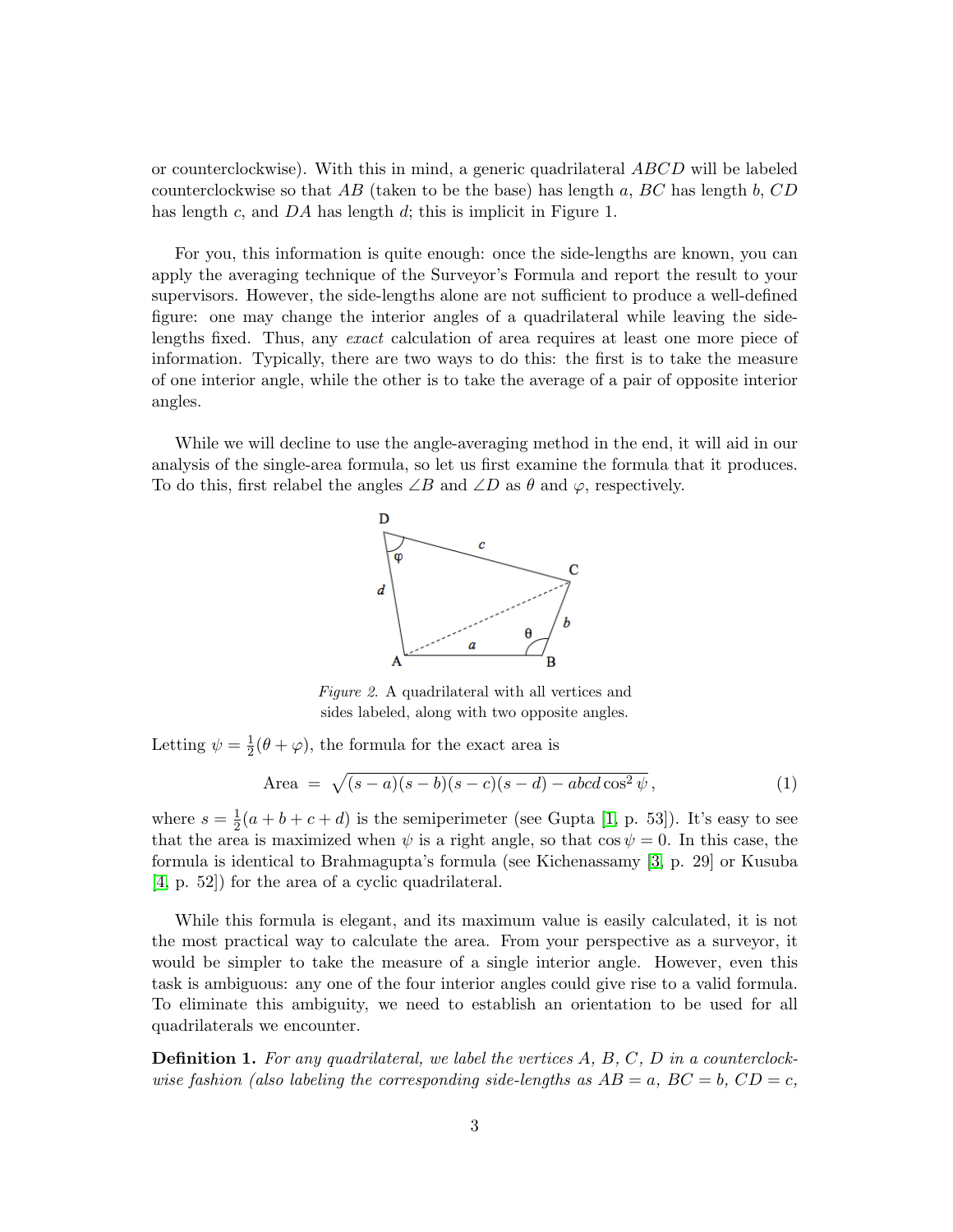$DA = d$ ) so that  $a + b \leq c + d$  and  $a + d \leq b + c$ . We will refer to this as the standard orientation of a quadrilateral.

This orientation is easy to accomplish. The two inequalities can be written as  $c-a \geq$  $b - d$  and  $c - a \geq d - b$ , so we may choose the pair of opposite sides with the greater difference between them and label them as a and c with  $c \geq a$ .

## 3 The Formula for Exact Area

The simplest way to calculate the exact area of a quadrilateral (using the standard orientation with additional labeling as given in Figure 2) is to slice it along the diagonal AC and then add the areas of the resultant triangles:

<span id="page-4-1"></span>Area = 
$$
\frac{1}{2}ab\sin\theta + \frac{1}{2}cd\sin\varphi
$$
. (2)

Of course, this depends on two interior angles instead of one. We eliminate  $\varphi$  with the following result.

**Theorem 1.** Given a quadrilateral ABCD with the standard orientation, its exact area may be obtained from the formula

<span id="page-4-0"></span>
$$
A(\theta) = \frac{1}{2}ab\sin\theta + \frac{1}{2}cd\sqrt{1 - (L + M\cos\theta)^2},
$$
\n(3)

where  $L = \frac{c^2 + d^2 - a^2 - b^2}{2cd}$ ,  $M = \frac{ab}{cd}$ , and  $\theta$  is the measure of the angle  $\angle B$ .

The standard orientation is necessary in order to assign unambiguous labels to the four sides and the angle  $\theta$ . The truth of the theorem follows readily from the law of cosines, since the two triangles  $ABC$  and  $ACD$  share the common side AC. Thus, we may use the relation between  $\cos \theta$  and  $\cos \varphi$  to express  $\sin \varphi$  in terms of  $\cos \theta$ . Next, we want to know how accurate the Surveyor's Formula will be in practice. Treating the side-lengths as fixed, it is easy to find the minimum possible error: simply maximize the function  $A(\theta)$ .

**Theorem 2.** The single-variable formula  $A(\theta)$  is maximized when  $\theta = \theta_0 = \arccos(\frac{-L}{M+1})$ .

This result follows from the fact that the angle-averaging area formula [\(1\)](#page-3-0) is maximized when  $\varphi + \theta = \pi$ , which provides the relation  $\cos \varphi = -\cos \theta$ . Then, taking  $\theta_0$ and  $\varphi_0$  to be the angles at which the area is maximized, the proof of the single-angle formula [\(3\)](#page-4-0) tells us that

$$
-\cos\theta_0 = \cos\varphi_0 = L + M\cos\theta_0, \tag{4}
$$

from which we obtain  $\cos \theta_0 = \frac{-L}{M+1}$ .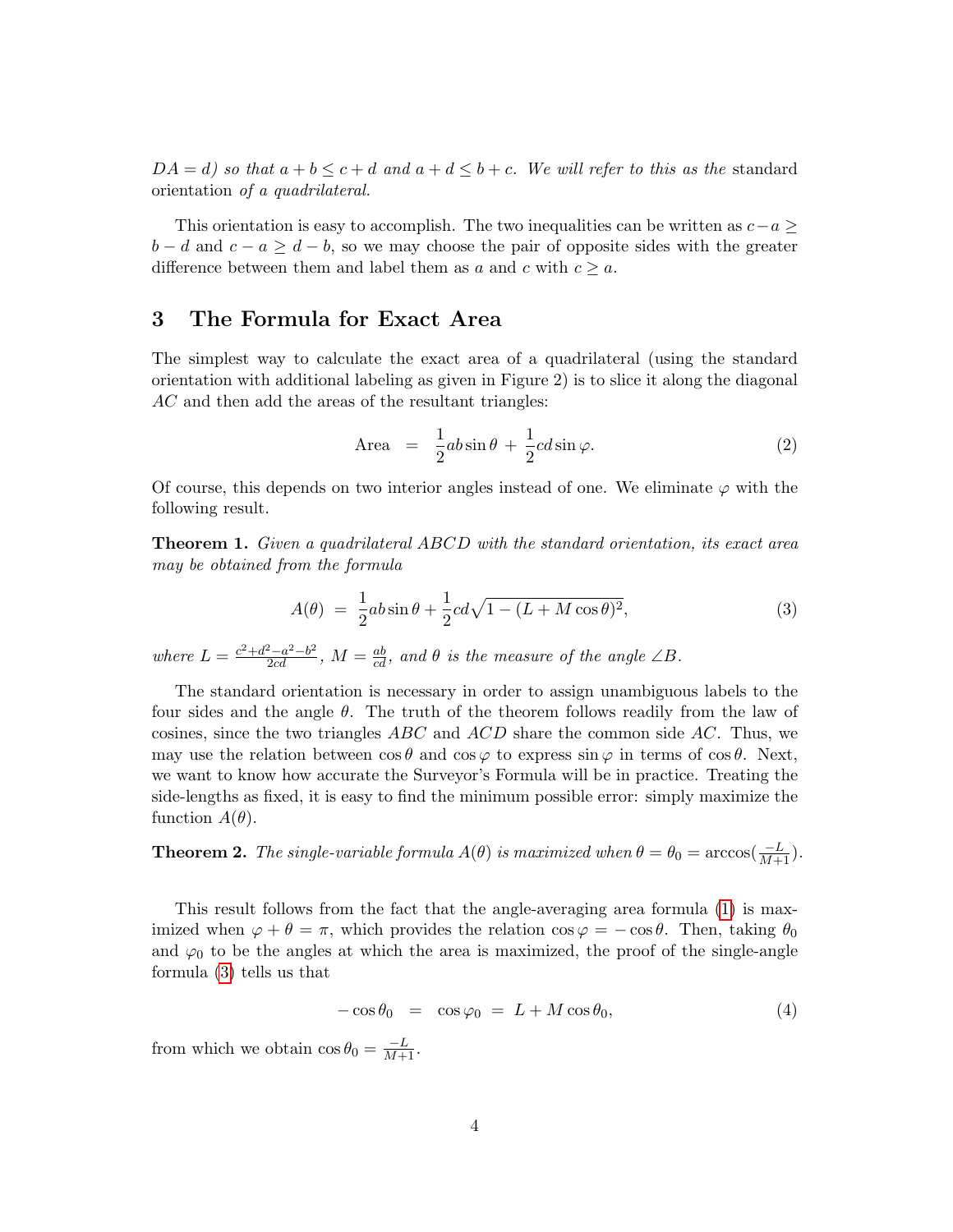#### 4 Measures of Average

Since formula [\(3\)](#page-4-0) treats area as a function of the single, continuous variable  $\theta$ , integration is the simplest way to calculate the average area over any interval  $[\theta_1, \theta_2]$ :

<span id="page-5-0"></span>Average area over 
$$
[\theta_1, \theta_2]
$$
 =  $\frac{1}{\theta_2 - \theta_1} \int_{\theta_1}^{\theta_2} A(\theta) d\theta$ . (5)

We also define the relative error as a function of  $\theta$ :

$$
R(\theta) = \frac{|E - A(\theta)|}{A(\theta)} = \left| \frac{E}{A(\theta)} - 1 \right|,
$$

where  $E$  denotes the estimated area given by the Surveyor's Formula. (Since the Surveyor's Formula depends only on the side-lengths, it follows that  $E$  is constant with regard to  $\theta$ .) Lastly, the average relative error for an interval  $[\theta_1, \theta_2]$  is obtained by integrating  $R(\theta)$ :

<span id="page-5-1"></span>
$$
\frac{1}{\theta_2 - \theta_1} \int_{\theta_1}^{\theta_2} R(\theta) d\theta = \frac{1}{\theta_2 - \theta_1} \int_{\theta_1}^{\theta_2} \left| \frac{E}{A(\theta)} - 1 \right| d\theta. \tag{6}
$$

In order to apply these formulas, we need to find the minimum and maximum values of  $\theta$  for a given set of side-lengths. This is where the standard orientation will help us: since  $b + c \ge a + d$ , minimizing  $\theta$  will produce a triangle with side-lengths  $a + d$ ,  $b$ , and c. Again using the law of cosines, we find that  $\cos \theta = \frac{(a+d)^2 + b^2 - c^2}{2(a+d) b}$  $\frac{a^{2}-a^{2}}{2(a+d)b}$  in this case (let  $\theta_1$  denote this angle). Since  $c + d \ge a + b$ , maximizing  $\theta$  will produce a triangle with sides  $a + b$ , c, and d, and  $\theta_2 = \pi$ . With these bounds, we can now apply formulas [\(5\)](#page-5-0) and [\(6\)](#page-5-1) to obtain the average area and average relative error over all possible  $\theta$  values.



Figure 3. Finding the minimum (left) and maximum (right)  $\theta$  values for a quadrilateral ABCD (center).

**Example 1:**  $(a, b, c, d) = (4, 6, 7, 5)$ . Let us return to your surveying task: you come upon a field with side-lengths 4, 6, 7, and 5. After measuring these side-lengths, you apply the Surveyor's Formula to produce an area estimate of  $\frac{1}{2}(4+7) \cdot \frac{1}{2}$  $\frac{1}{2}(6+5) = 30.25.$ Unbeknownst to you, the average area for this set of side-lengths (taken over the full range of possible  $\theta$  values) is approximately 24.906 and the average relative error is approximately  $24.498\%$  $24.498\%$ <sup>2</sup> However, you may not notice the error in the Surveyor's

<span id="page-5-2"></span> ${}^{2}$ For consistency, all calculations will be displayed at five significant figures.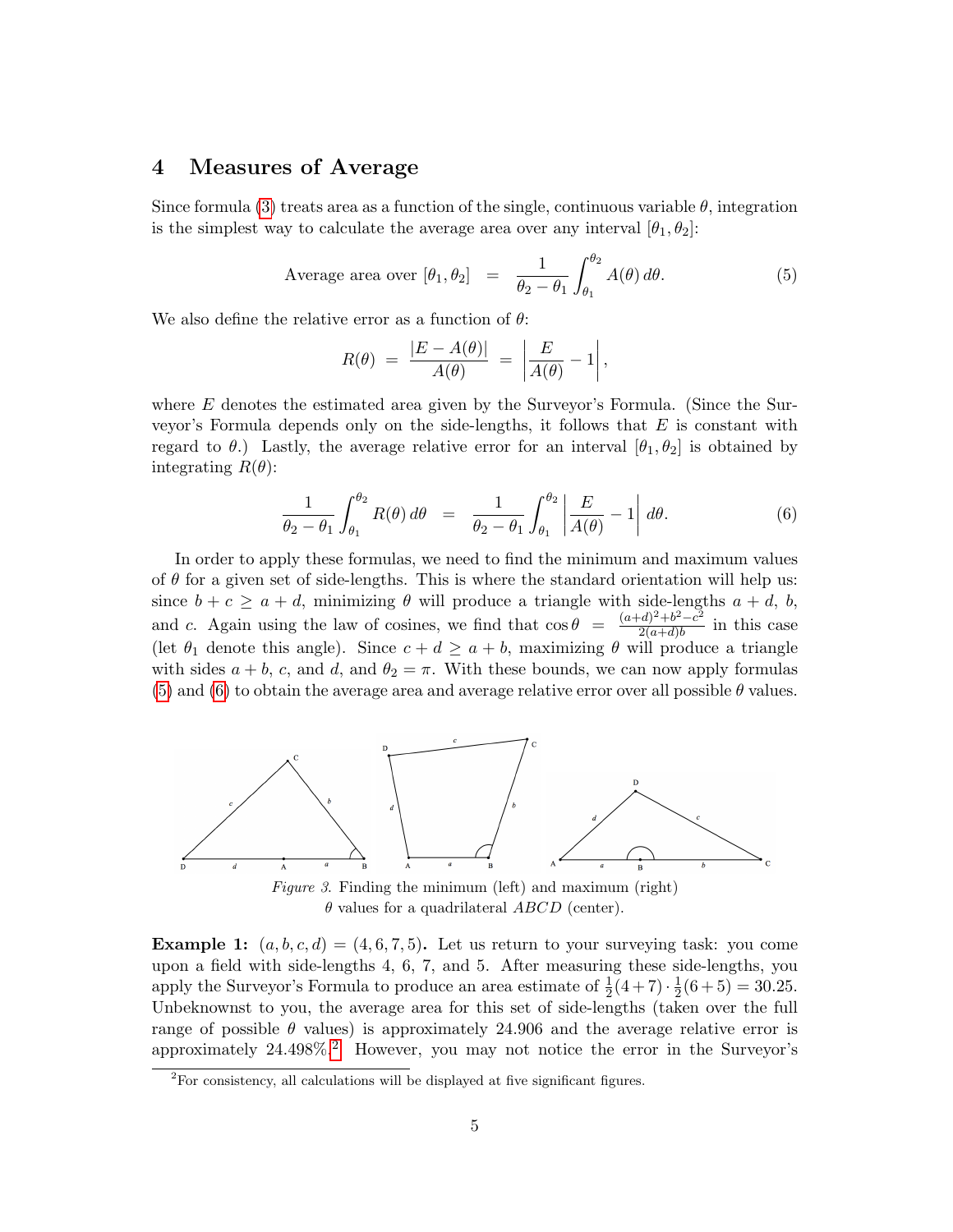Formula if the value of  $\theta$  for your particular field is not extremely large or small—see Figure 4.



Figure 4. The quadrilateral  $(4, 6, 7, 5)$ , and a graph comparing  $A(\theta)$  and E. Very large or small values of  $\theta$  will produce highly erroneous estimates.

To apprehend this phenomenon more clearly, consider instead some more median intervals for  $\theta$ . The easiest way to do this is take the maximum-area angle  $\theta_0$  and then use intervals centered on this value. In this example,  $\theta_0$  is approximately 100.75<sup>°</sup>  $(\approx 1.7583 \text{ radians})$  and the relative errors are:

| Deviation        | Avg. Rel. |  |  |
|------------------|-----------|--|--|
| from $\theta_0$  | Error     |  |  |
| $+2^{\circ}$     | 4.3875%   |  |  |
| $+4^{\circ}$     | 4.4327%   |  |  |
| $+6^\circ$       | 4.5082\%  |  |  |
| $+8^\circ$       | 4.6140\%  |  |  |
| $\pm 10^{\circ}$ | 4.7506\%  |  |  |

While it is possible that you may notice a 5% relative error in your calculation, it is also possible that this error would pass unnoticed. One may also guess that the relative proportions of the four sides have a bearing on the relative error. Indeed, this seems to be the case, as the next example demonstrates.

**Example 2:**  $(15, 3.5, 16, 4)$ . This is a more "evenly balanced" quadrilateral than the previous one, in that opposite pairs of sides are more nearly equal. As a side note, this quadrilateral matches the side-lengths of a field described on the Temple of Horus.[3](#page-6-0)

Here, your calculation gives  $\frac{1}{2}(15+16) \cdot \frac{1}{2}$  $\frac{1}{2}(3.5+4) = 58.125$  for the area. The average area (again taken over all possible  $\theta$  values) is 45.060, while the average relative error is 39.131%.

<span id="page-6-0"></span> ${}^{3}$ See [\[5\]](#page-11-0), [\[2\]](#page-11-1) for more detail on this fact.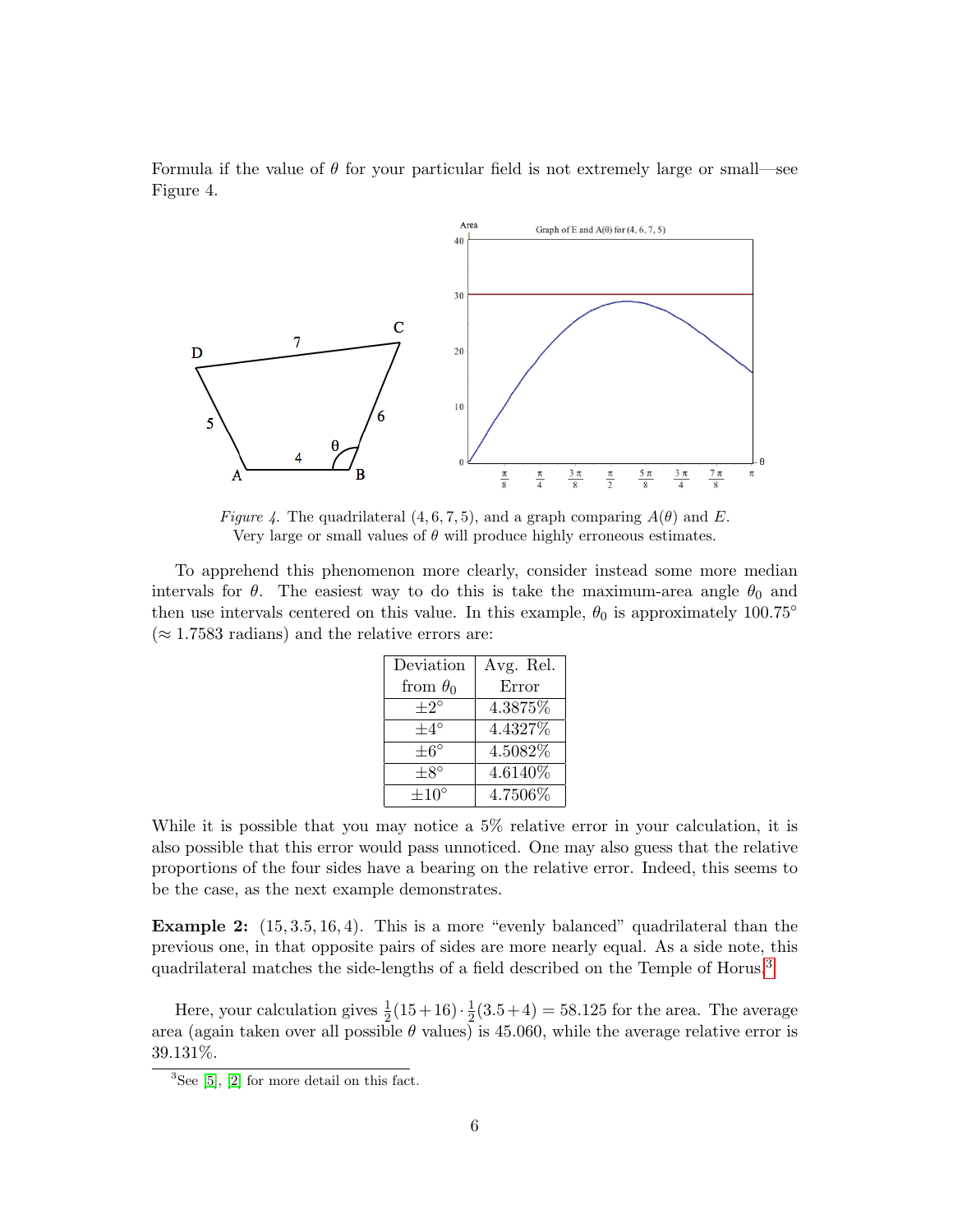

Figure 5. The quadrilateral (15, 3.5, 16, 4), and the graphs of  $A(\theta)$  and E.

In this case  $\theta_0 \approx 98.577$ ° (about 1.7205 radians), and the relative errors are:

| Deviation       | Avg. Rel. |  |
|-----------------|-----------|--|
| from $\theta_0$ | Error     |  |
| $+2^\circ$      | 0.93124%  |  |
| $+4^{\circ}$    | 0.98289%  |  |
| $\pm 6^{\circ}$ | 1.0691%   |  |
| $+8^\circ$      | 1.1902%   |  |
| $+10^{\circ}$   | 1.3464%   |  |

The formula is more accurate (by a factor of four) than in the last example. It is far less likely that you would notice anything amiss with the Surveyor's Formula in this case.

## 5 Measures of Unevenness

Of course, there are several issues with this analysis. One is that you and your fellow surveyors do not have access to a wide range of farm fields to analyze, and most of the fields you encounter are roughly rectangular by design. Another is that the concept of "unevenness" is a nebulous one, and many different definitions could be used. To resolve this second issue, we choose to measure unevenness in the following way.

Definition 2. Given a quadrilateral ABCD with the standard orientation, define the unevenness measure  $\mu$  as the difference between  $\theta_0$  (measured in radians) and  $\frac{\pi}{2}$ :

$$
\mu = \left| \theta_0 - \frac{\pi}{2} \right|.
$$

Since  $0 \le \theta_0 \le \pi$ , it follows that  $0 \le \mu \le \frac{\pi}{2}$  $\frac{\pi}{2}$ .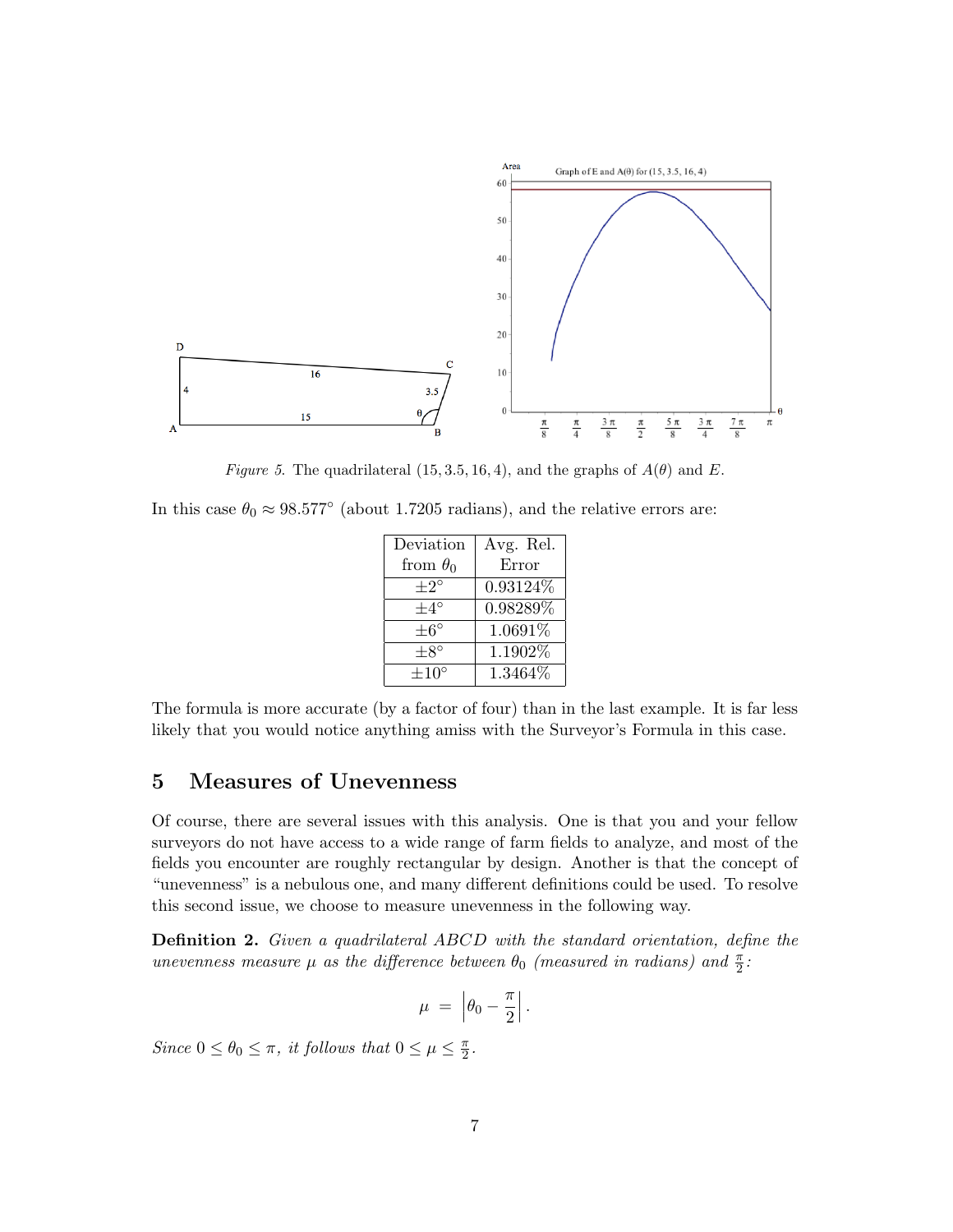In this way, a quadrilateral with  $\mu = 0$  is one for which the "ideal" angle is a right angle. Furthermore, since  $\theta = \theta_0$  implies that  $\theta$  and  $\varphi$  are supplementary, a quadrilateral with  $\mu = 0$  is one that can be decomposed into two right triangles by slicing along the diagonal AC.

| Sides:           | (4, 6, 7, 5)           | (15, 3.5, 16, 4) | (22, 4, 23, 4) | (10, 4.5, 10.5, 4) |  |  |
|------------------|------------------------|------------------|----------------|--------------------|--|--|
| $\mu$ :          | 0.18754                | 0.14970          | 0.12533        | 0.034490           |  |  |
| Deviation        | Average Relative Error |                  |                |                    |  |  |
| $+2^{\circ}$     | 4.3875%                | 0.93124\%        | 0.81042\%      | $0.22511\%$        |  |  |
| $\pm 4^{\circ}$  | 4.4327\%               | 0.98289%         | 0.87018%       | 0.29071%           |  |  |
| $\pm 6^{\circ}$  | 4.5082%                | 1.0691\%         | 0.97002%       | $0.40034\%$        |  |  |
| $\pm 8^{\circ}$  | 4.6140\%               | 1.1902\%         | 1.1103\%       | 0.55448%           |  |  |
| $\pm 10^{\circ}$ | 4.7506%                | 1.3464%          | 1.2916%        | 0.75377%           |  |  |

Next we add two quadrilaterals to the list:  $(22, 4, 23, 4)^4$  $(22, 4, 23, 4)^4$  $(22, 4, 23, 4)^4$  and  $(10, 4.5, 10.5, 4)$ . Let us now compare unevenness to average relative error for all four quadrilatrals:

It is easy to see that a decrease in  $\mu$  corresponds to a decrease in average relative error.

Next, we repeat this analysis for a larger set of quadrilaterals. Specifically, 100 quadrilaterals were generated randomly<sup>[5](#page-8-1)</sup> and the average relative errors were computed for an interval deviating from  $\theta_0$  by  $\pm 6^{\circ}$ . When these errors are plotted against  $\mu$ , the chart in Figure 6 is obtained.



<span id="page-8-1"></span><span id="page-8-0"></span> ${}^{4}{\rm This}$  quadrilateral also appears on the Temple of Horus in Edfu.

<sup>&</sup>lt;sup>5</sup>All sides were restricted an to integer length between 1 and 40, and the fourth side-length was chosen with the restriction that it be smaller than the sum of the previous three.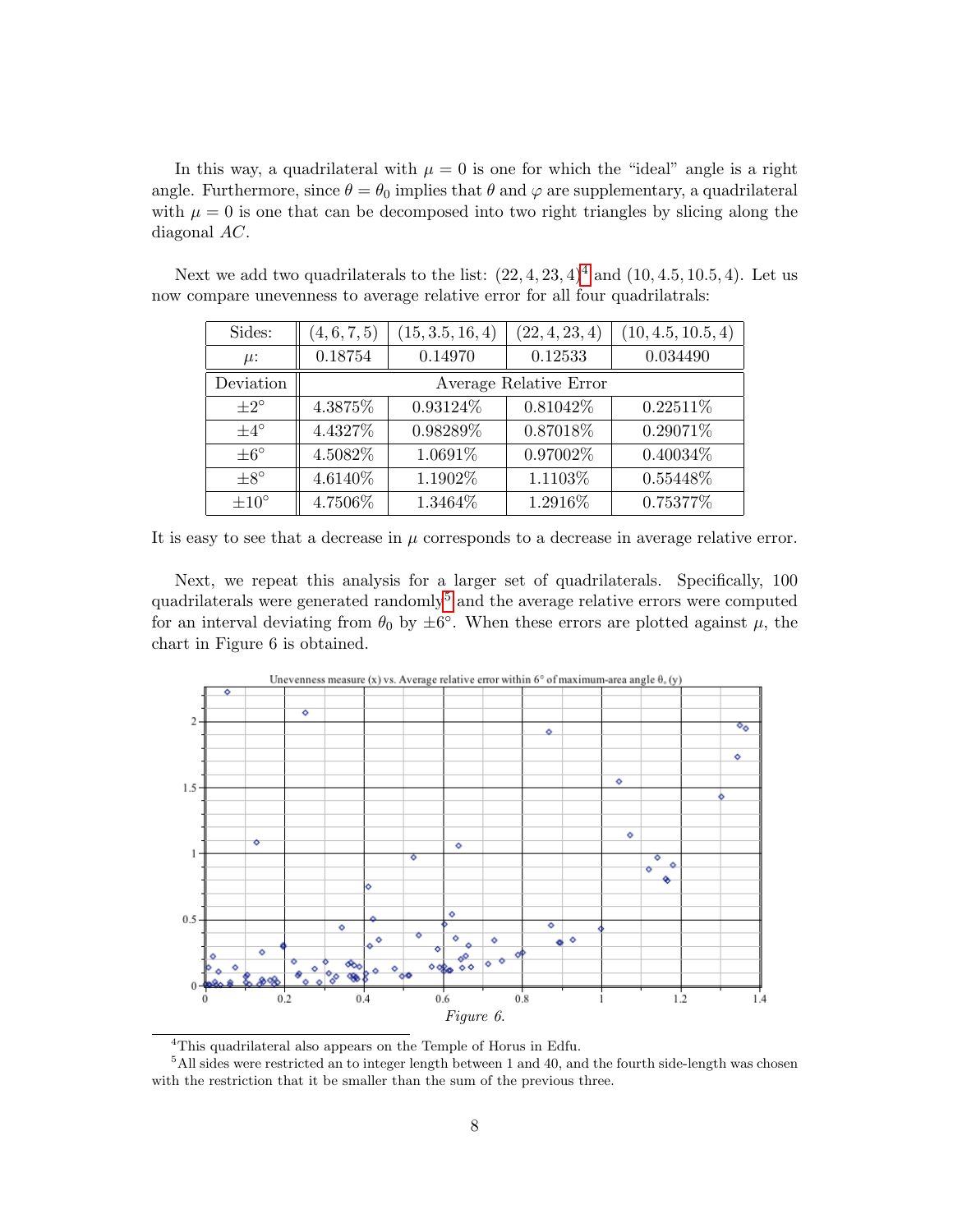Here, the trend is much clearer. It is interesting to note the presence of three outliers in the upper left of the chart; these are the quadrilaterals  $(1, 27, 27, 4)$ ,  $(2, 19, 20, 2)$ , and (1, 25, 23, 7). In each of these cases, the two longest sides are adjacent to each other, and greatly exceed the lengths of the two smaller sides (i.e., these are kite-shaped quadrilaterals). The upper-center outlier is (5, 29, 38, 7).

Lastly, when  $\mu = 0$ , finding the difference between the Surveyor's Formula and the actual area is a matter of halving the difference of pairs of opposite sides (called the difference average to distinguish it from the common notion of an average).

<span id="page-9-0"></span>**Theorem 3.** Let ABCD be a quadrilateral with the standard orientation. The estimated area given by the Surveyor's Formula exceeds the actual area by at least the product of the difference averages of opposite pairs of sides, i.e.,

$$
E - A(\theta_0) \ge \frac{1}{2}|a - c| \cdot \frac{1}{2}|b - d|.
$$

Proof. First, from formula [\(2\)](#page-4-1) we know that slicing the quadrilateral along the diagonal AC produces two triangles, from which it follows that Area  $= \frac{1}{2}ab\sin\theta + \frac{1}{2}$  $\frac{1}{2}cd\sin\varphi \leq$ 1  $rac{1}{2}ab + \frac{1}{2}$  $\frac{1}{2}cd$ . Alternatively, if we slice the quadrilateral along  $BD$  we have Area  $\leq \frac{1}{2}$  $rac{1}{2}ad + \frac{1}{2}$  $rac{1}{2}bc$ .

Next, note that it suffices to show that  $A(\theta_0) + \frac{1}{2}|a-c| \cdot \frac{1}{2}|b-d| \le \frac{1}{2}(a+c) \cdot \frac{1}{2}$  $rac{1}{2}(b+d).$ Recalling that the standard orientation dictates that  $c \geq a$ , we can see that

$$
A(\theta_0) + \frac{1}{2}|a - c| \cdot \frac{1}{2}|b - d| \leq \frac{1}{2}ab + \frac{1}{2}cd + \frac{1}{4}(c - a)(b - d)
$$
  
= 
$$
\frac{1}{2}(a + c) \cdot \frac{1}{2}(b + d),
$$

provided  $b \geq d$ . In the case  $d \geq b$ , we merely use the other inequality from above:

$$
A(\theta_0) + \frac{1}{2}|a - c| \cdot \frac{1}{2}|b - d| \leq \frac{1}{2}ad + \frac{1}{2}bc + \frac{1}{4}(c - a)(d - b)
$$
  
= 
$$
\frac{1}{2}(a + c) \cdot \frac{1}{2}(b + d). \quad \Box
$$

#### 6 Conclusion

The Surveyor's Formula,  $\frac{1}{2}(a+c) \cdot \frac{1}{2}$  $\frac{1}{2}(b+d)$ , was in widespread use in many cultures around the world over the course of many centuries. It is conceivable that a few perceptive individuals recognized that the formula was incorrect in some cases, and that it was only applicable when the quadrilateral in question was roughly rectangular. However, no evidence of this has been found (or is likely to be found). Nevertheless, the current analysis has led to the conclusion that errors in calculation are indeed small enough to not have been noticed, provided that the unevenness of the quadrilateral is sufficiently small.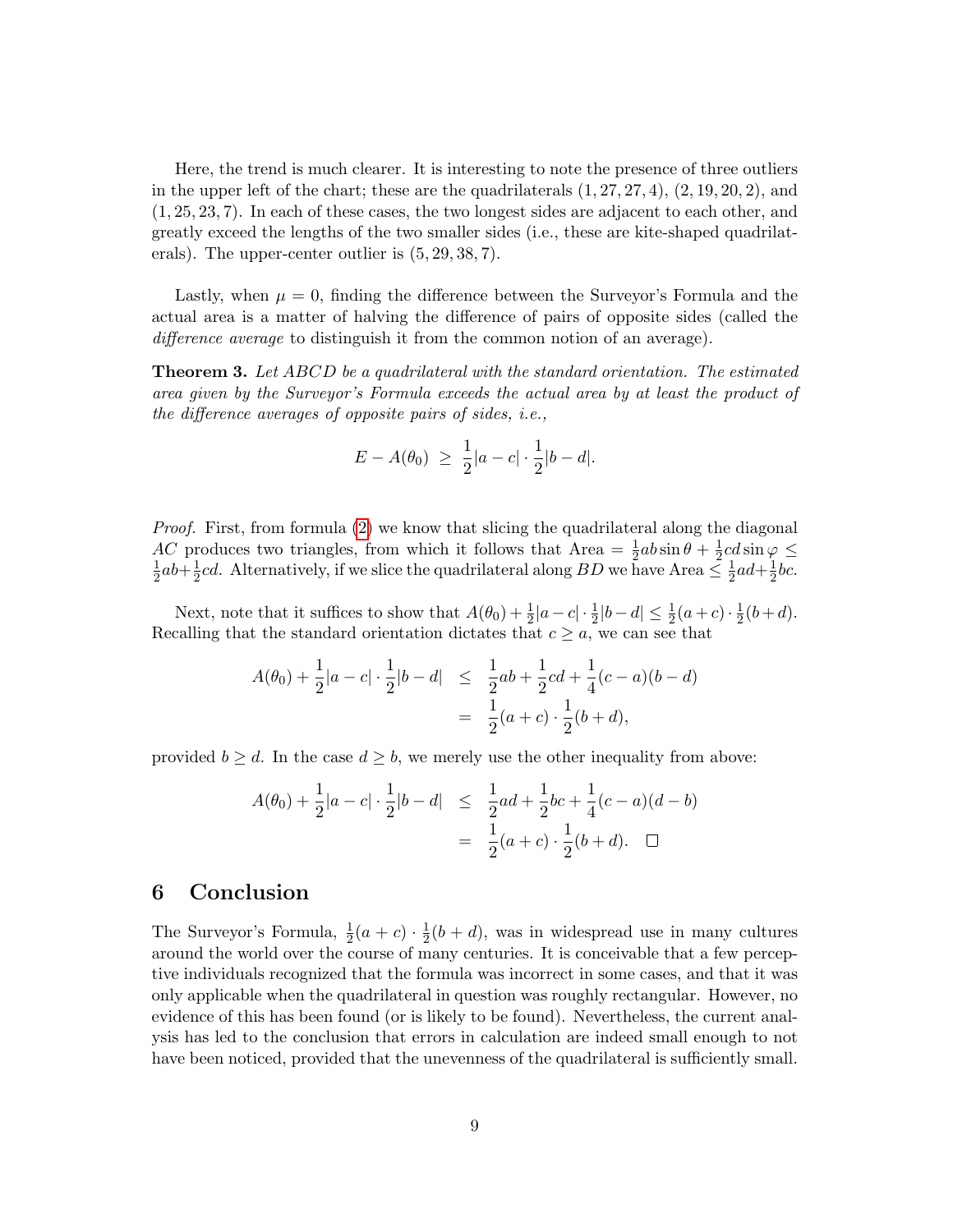Furthermore, Theorem [3](#page-9-0) suggests that an improvement can be made by subtracting the product of the difference averages from the estimate given by the Surveyor's Formula:

<span id="page-10-1"></span>
$$
\frac{1}{2}(a+c)\cdot\frac{1}{2}(b+d) - \frac{1}{2}|a-c|\cdot\frac{1}{2}|b-d|.\tag{7}
$$

Theorem [3](#page-9-0) assures us that this will always be greater than or equal to the actual area. Returning once again to your task as an ancient Egyptian surveyor, this new formula would not unnecessarily complicate your work: after measuring the four sides, it would only be necessary to subtract an additional term when doing the calculation. Furthermore, this formula can be reduced to  $\frac{1}{2}(ab+cd)$  when  $b \ge d$ , or to  $\frac{1}{2}(ad+bc)$  when  $d \ge b$ .<sup>[6](#page-10-0)</sup> This version of the formula only requires you to multiply the lengths of two adjacent sides and average the resulting numbers. Since  $a \leq c$  under the standard orientation, the reduced version of formula [\(7\)](#page-10-1) can be summarized as follows:

Improved Surveyor's Formula: Given the two pairs of opposite sides, separately multiply the smaller from each pair by the larger from the other pair. Then take the average of these two products.

This formula still employs the averaging technique of the Surveyor's Formula, but relies instead on the average of two products (as opposed to the product of two averages). Moreover, it does not rely on the particular orientation of the quadrilateral. The relative error data for the same 100 quadrilaterals makes it clear that formula [\(7\)](#page-10-1) really is an improvement—see Figure 7.



<span id="page-10-0"></span>